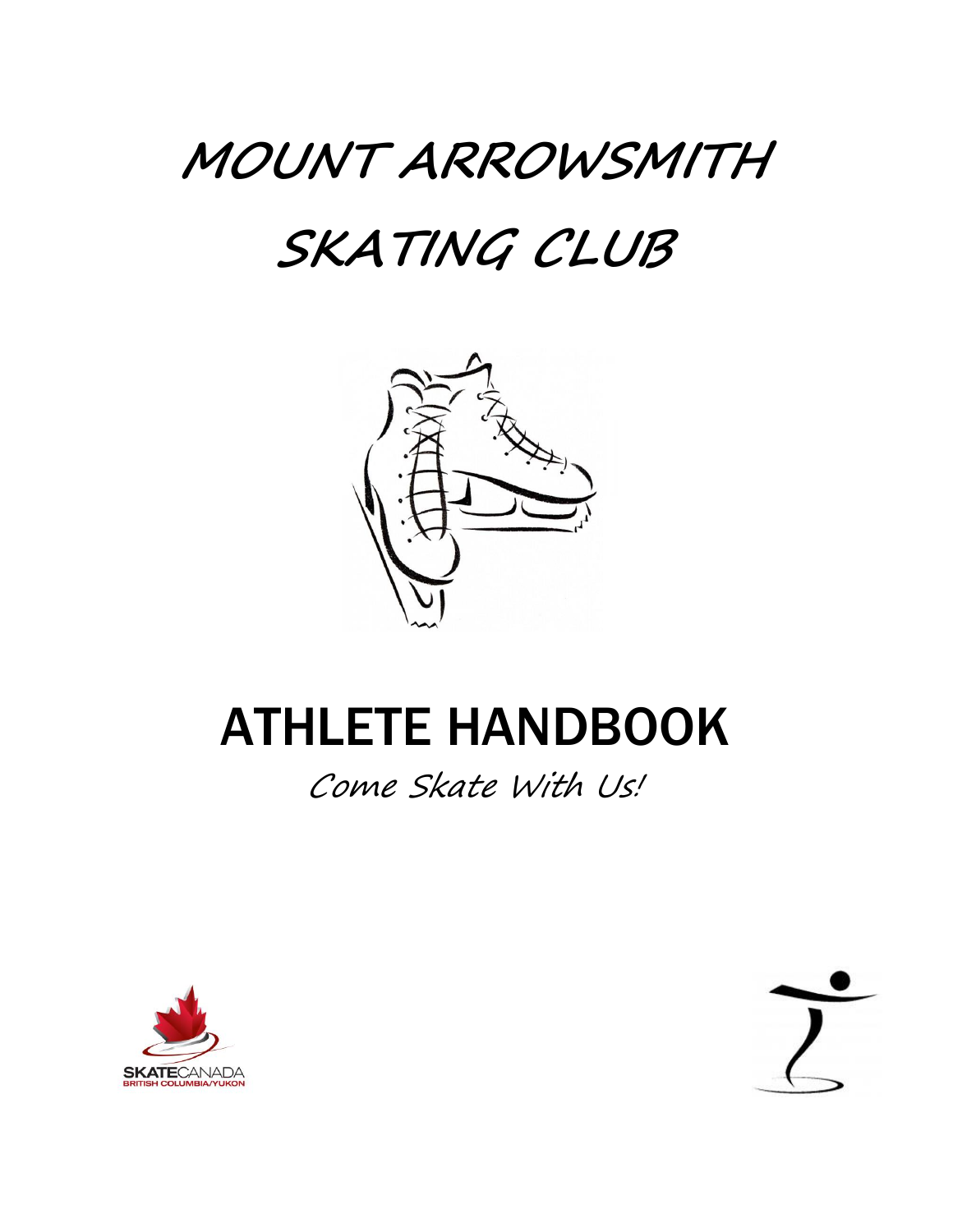## *CODE OF CONDUCT*

*All members are required to adhere to the Mount Arrowsmith Skating Club Code of Conduct:*

- No skater is allowed on Club Ice unless there is a responsible adult in attendance. This policy is set for the safety of the skaters and in accordance with the Club insurance coverage
- Skaters should be at the rink on time for practice and lesson sessions
- Skaters should come prepared to work on all dance, skills and freeskate sessions. Standing around for an extended period of time impedes your progress and the progress of other skaters, it is also a safety issue
- $\div$  No gum, candy, food or drinks are allowed on the ice. Water bottles are permitted
- Skaters must wear proper skating attire. Girls may wear a skating dress, leotards or skirt and shirt. (Midriff should not be visible). Boys may wear skating pants and shirt. Street clothes or hoodies are not permitted
- $\div$  For safety reasons, long hair is to be pulled back away from the face and cell phones are not allowed on the ice
- During free skate sessions, the skater having their solo played shall have priority and all other skaters and coaches in the area are asked to be courteous, to be aware and heed the right of way. The next priority is skaters in lessons. Courtesy on the ice is very important and must be used at all times
- $+$  During dance and skills sessions skaters skating to the music have the right of way
- $\div$  If a skater falls on the ice it is important for the safety of the skater and others on the ice that the skater gets up immediately if not injured
- Unsportsmanlike behaviour and/or abusive language on or off the ice will not be tolerated. Rowdiness, swearing and disrespect will also not be tolerated. These may result in the suspension of skating privileges.
- $\div$  Please do not interrupt a skater's lesson unless it is an emergency
- $\div$  Ice Patching It is mandatory for all skaters to Ice Patch at the end of the day

#### **Member in Good Standing**

A member in Good Standing must have all skating fees paid in full to date. Maintaining membership is important - those that do not have their fees paid up to date should not be attending Competitions, Seminars and Test Days as they are not a Member in Good Standing with our Club.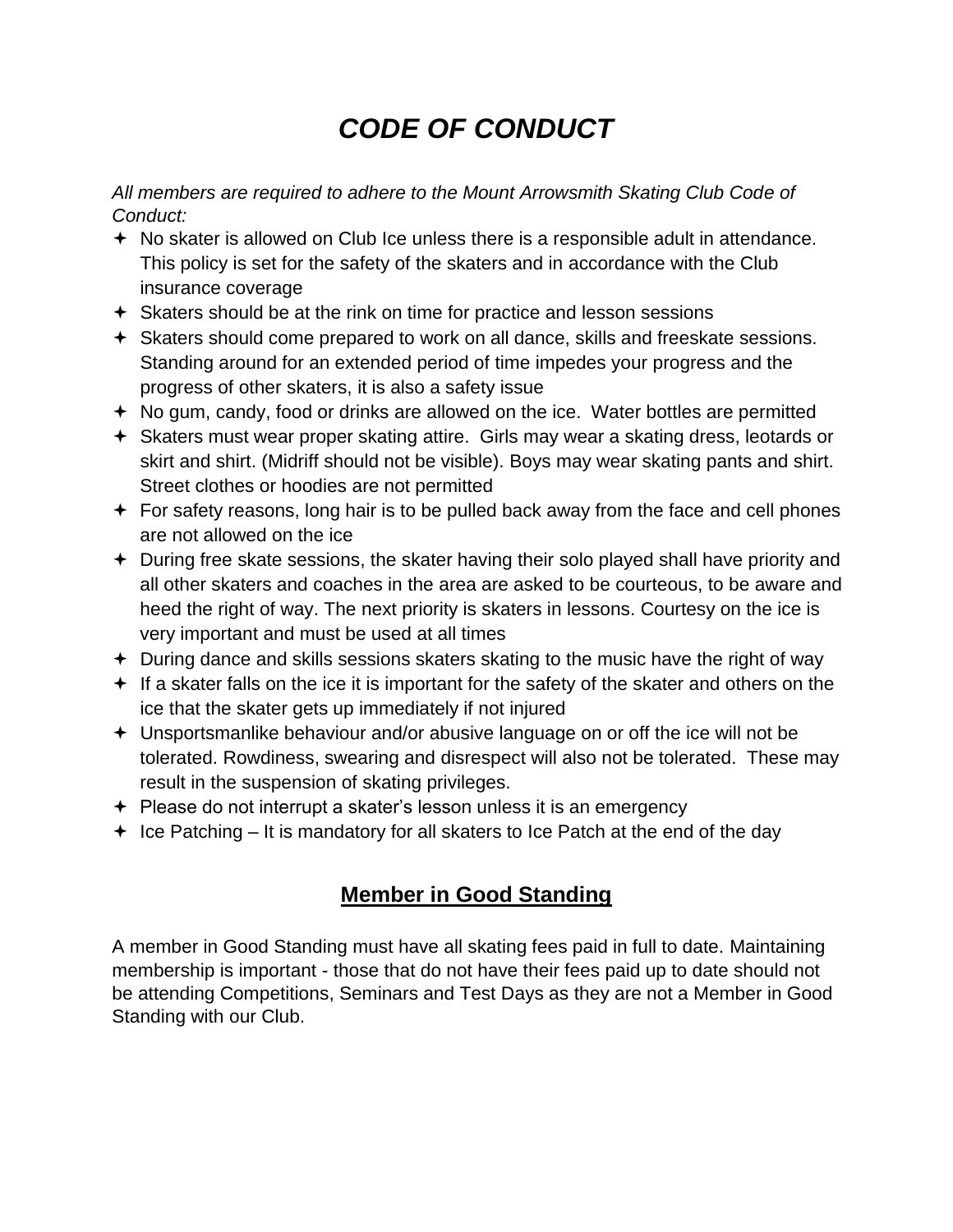## *FUNDRAISING/BURSARY*

The Mount Arrowsmith Skating Club invites all members to participate in fundraising activities throughout the skating season. Fundraising helps our club ensure affordable fees for families. Once your fundraising obligation has been met, your family has the opportunity to "bank money" in a bursary. Funds which accumulate in your bursary may be applied to skating costs such as lessons, registration, test day fees, skates, sharpening, etc. Bursary forms are available at the MASC Office. For more information on bursaries and Fundraising, please contact the Office Administrator.

Fundraising events may include:

#### **RAFFLE**

Tickets & Information available at Registration and the MASC Office

#### **BOTTLE DRIVE**

(If needed, details to be provided at a later date)

**-------------------------------------------------------------------------------------------------------------------------------** 

### **TAG DAY**

Tag Day is a separate fundraiser which may require a \$50 payment at the time of Registration. Skaters that participate in Tag Day will have payment returned or credited to account if requested, provided skater has signed up for a time slot at least one week prior to event. All skaters MUST be accompanied by an adult.

# *ACCOUNTS & REFUND POLICY*

**-------------------------------------------------------------------------------------------------------------------------------**

- *Account payments must be kept current, in the event of non-payment the skater will be notified by email that their account is in arrears. If payment is not received within 5 days, the skater will be asked to leave the ice until the account has been brought up to date.*
- *All refund requests must be made in writing and approved by the Club Executive*

The following costs are non-refundable:

- ➢ Skate Canada & Insurance Fees: \$43.65
- ➢ Administration Fee: \$50.00 (Figure Skating) & \$15.00 (Canskate or Canpower)
- $\triangleright$  Applicable ice time pro-rated to the 1<sup>st</sup> of the following month
- ➢ Fundraising Fees: Or money fundraised for the Mount Arrowsmith Skating Club
- ➢ *NSF Cheques are subject to a \$35 fee*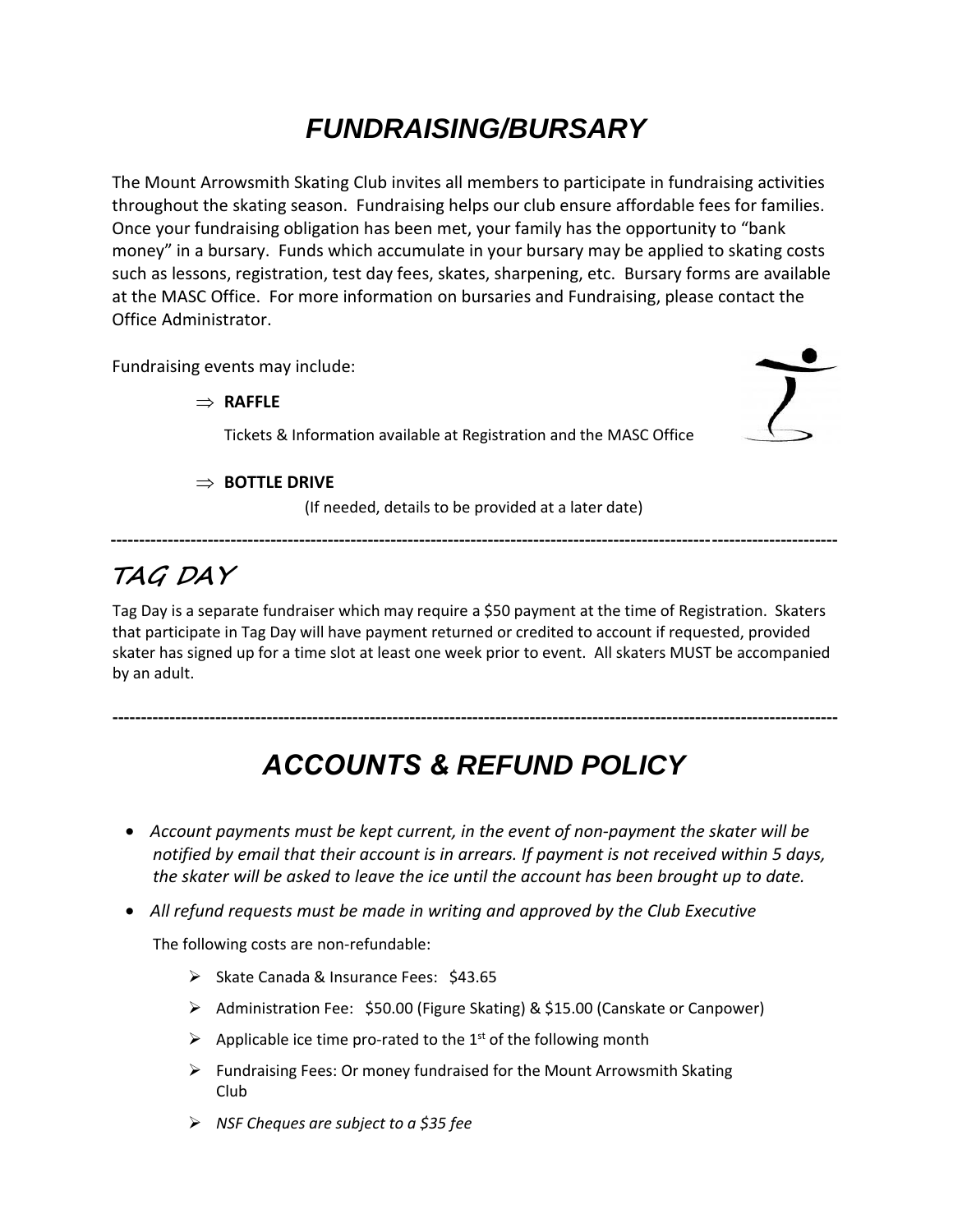## *PROGRAM POLICIES*

- $\infty$  Members of the Mount Arrowsmith Skating Club that join as full or partial members follow all Club Policies of this Handbook
- $\infty$  Sessions for the Mount Arrowsmith Skating Club will be capped, according to the number of registered skaters in each group. Priority will be given to Mount Arrowsmith registered members
- $\infty$  Members may receive private lessons from the Club coaches and partake in club stations, stroking, spinning, off ice training and practicing on all available Free Skate sessions, as scheduled in the program they are registered in. Members competing or testing under the Mount Arrowsmith Skating Club in StarSkate or Competitive stream must receive 70% of private lessons from Mount Arrowsmith Skating Club coaches
- $\infty$  All Members participating in fundraising activities for the Mount Arrowsmith Skating Club with monies placed in Bursaries for the members is for club funding usage. Examples include: Club coach's lessons, registration fees, competition fees, skate sharpening, etc. (Skating supplies & skate wear require receipts)
- $\infty$  All private lessons will be booked through the Mount Arrowsmith Skating Club's Director of Skating.